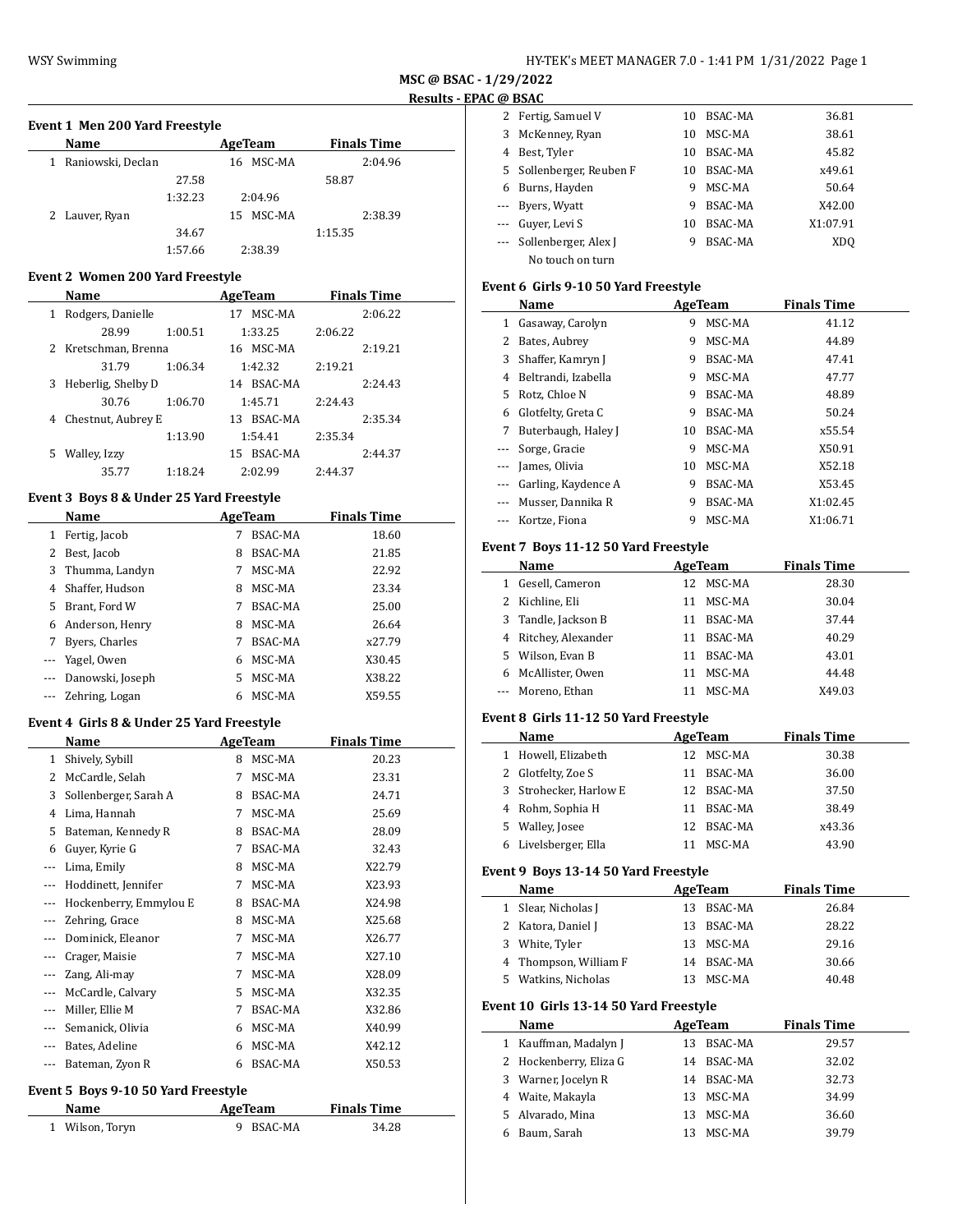| HY-TEK's MEET MANAGER 7.0 - 1:41 PM 1/31/2022 Page 2 |
|------------------------------------------------------|
|------------------------------------------------------|

|              | Event 11 Boys 15 & Over 50 Yard Freestyle      |    |                |                    |
|--------------|------------------------------------------------|----|----------------|--------------------|
|              | Name                                           |    | <b>AgeTeam</b> | <b>Finals Time</b> |
|              | 1 Raniowski, Declan                            |    | 16 MSC-MA      | 25.39              |
|              | 2 Grew, Nathan                                 |    | 15 MSC-MA      | 25.53              |
|              | 3 Lauver, Ryan                                 |    | 15 MSC-MA      | 32.44              |
|              | Event 12 Girls 15 & Over 50 Yard Freestyle     |    |                |                    |
|              | Name                                           |    | <b>AgeTeam</b> | <b>Finals Time</b> |
|              | 1 Rodgers, Danielle                            |    | 17 MSC-MA      | 26.74              |
|              | 2 Hoover, Annabelle                            |    | 15 MSC-MA      | 27.26              |
|              | 3 Kutz, Joy                                    |    | 17 MSC-MA      | 28.71              |
|              | 4 Ward, Kimberly A                             |    | 14 BSAC-MA     | 28.84              |
|              | 5 Walley, Izzy                                 |    | 15 BSAC-MA     | 30.59              |
|              | --- McKenney, Katelyn                          |    | 15 MSC-MA      | X29.38             |
|              | --- Kanelos, Elana                             |    | 17 MSC-MA      | XNS                |
|              | Event 13 Boys 8 & Under 25 Yard Breaststroke   |    |                |                    |
|              | <b>Example 2</b> AgeTeam<br>Name               |    |                | <b>Finals Time</b> |
| $\mathbf{1}$ | Hollick, Gavin                                 |    | 8 MSC-MA       | 27.00              |
|              | 2 Oyler, John                                  | 7  | MSC-MA         | 28.98              |
|              | Event 14  Girls 8 & Under 25 Yard Breaststroke |    |                |                    |
|              | Name                                           |    | <b>AgeTeam</b> | <b>Finals Time</b> |
|              | 1 Kichline, Ella                               |    | 7 MSC-MA       | 23.85              |
|              | 2 Lima, Emily                                  |    | 8 MSC-MA       | 27.67              |
|              | --- Piper, Briella G                           |    | 5 BSAC-MA      | DQ                 |
|              | One hand touch                                 |    |                |                    |
|              | Sweigart, Abigail                              |    | 7 MSC-MA       | DQ                 |
|              | Hands brought beyond the hipline during stroke |    |                |                    |
|              | Event 15 Boys 9-10 50 Yard Breaststroke        |    |                |                    |
|              | Name                                           |    | AgeTeam        | <b>Finals Time</b> |
|              | 1 Lambert, Julian                              |    | 9 MSC-MA       | 47.76              |
|              | 2 Cubbedge, Dalton                             |    | 10 BSAC-MA     | 47.85              |
| 3            | McCardle, Talon                                |    | 9 MSC-MA       | 49.70              |
|              | 4 Unger, Hudson G                              |    | 10 BSAC-MA     | 54.56              |
|              | 5 Brant, Fischer G                             |    | 10 BSAC-MA     | 57.17              |
|              | Koser, Luke M                                  | 9  | BSAC-MA        | <b>XDQ</b>         |
|              | Hands brought beyond the hipline during stroke |    |                |                    |
|              | Lindsay, Chase M                               |    | 10 BSAC-MA     | XDQ                |
|              | Downward butterfly kick                        |    |                |                    |
|              | Event 16 Girls 9-10 50 Yard Breaststroke       |    |                |                    |
|              |                                                |    | <b>AgeTeam</b> | <b>Finals Time</b> |
|              |                                                |    |                | 53.86              |
|              | Name                                           |    |                |                    |
|              | 1 Strohecker, Zoey                             |    | 9 BSAC-MA      |                    |
|              | 2 Eisenhart, Ella                              |    | 10 MSC-MA      | 54.41              |
|              | 3 Oyler, Abigail                               |    | 9 MSC-MA       | 54.90              |
|              | 4 Beltrandi, Izabella                          |    | 9 MSC-MA       | 59.26              |
|              | 5 Souder, Ashlynn L                            |    | 9 BSAC-MA      | 1:00.98            |
|              | 6 Musser, Dannika R                            |    | 9 BSAC-MA      | 1:04.66            |
|              | 7 Glotfelty, Greta C                           |    | 9 BSAC-MA      | x1:13.41           |
|              | --- James, Olivia                              | 10 | MSC-MA         | X1:19.36           |
|              | Event 17 Boys 11-12 50 Yard Breaststroke       |    |                |                    |
|              | Name                                           |    | <b>AgeTeam</b> | <b>Finals Time</b> |
|              | 1 Kichline, Eli                                |    | 11 MSC-MA      | 40.50              |
| $\mathbf{2}$ | Souder, Liam J                                 |    | 11 BSAC-MA     | 40.90              |
|              | 3 Cubbedge, Blake<br>Thompson, Samuel          |    | 12 BSAC-MA     | 43.82              |

|                                                | 5 Mathias, Vincent |  | 12 MSC-MA | 50.62           |  |
|------------------------------------------------|--------------------|--|-----------|-----------------|--|
|                                                | --- Moreno, Ethan  |  | 11 MSC-MA | XD <sub>0</sub> |  |
| Hands brought beyond the hipline during stroke |                    |  |           |                 |  |

#### **Event 18 Girls 11-12 50 Yard Breaststroke**

|              | Name                                                             |    | AgeTeam        | <b>Finals Time</b> |
|--------------|------------------------------------------------------------------|----|----------------|--------------------|
| $\mathbf{1}$ | Vioral, Amaris G                                                 | 11 | <b>BSAC-MA</b> | 41.00              |
|              | 2 Adams, Charleigh                                               |    | 12 MSC-MA      | 41.24              |
|              | 3 Strohecker, Harlow E                                           |    | 12 BSAC-MA     | 46.13              |
| 4            | Heintzelman, Ashley                                              |    | 11 MSC-MA      | 50.58              |
| 5            | Dormer, Anna                                                     |    | 12 MSC-MA      | 58.55              |
|              | --- Gasaway, Anna                                                |    | 12 MSC-MA      | X44.34             |
|              | --- Glotfelty, Zoe S                                             | 11 | BSAC-MA        | DO.                |
|              | Incomplete stroke cycle other than one pull followed by one kick |    |                |                    |
|              | Livelsberger, Ella                                               | 11 | MSC-MA         | XDO                |
|              | Hands brought beyond the hipline during stroke                   |    |                |                    |

#### **Event 19 Boys 13-14 100 Yard Breaststroke**

| Name                  | AgeTeam    | <b>Finals Time</b> |  |
|-----------------------|------------|--------------------|--|
| 1 Adamson, Gabriel    | 13 MSC-MA  | 1:31.44            |  |
| 43.41<br>1:31.44      |            |                    |  |
| 2 Thompson, William F | 14 BSAC-MA | 1:33.04            |  |
| 1:33.04<br>44.20      |            |                    |  |

### **Event 20 Girls 13-14 100 Yard Breaststroke**

|   | Name                  |         |     | <b>AgeTeam</b> | <b>Finals Time</b> |  |
|---|-----------------------|---------|-----|----------------|--------------------|--|
| 1 | Runkle, Johanna       |         | 13. | MSC-MA         | 1:33.07            |  |
|   | 43.88                 | 1:33.07 |     |                |                    |  |
|   | 2 Kauffman, Madalyn J |         | 13  | BSAC-MA        | 1:34.15            |  |
|   | 44.42                 | 1:34.15 |     |                |                    |  |
| 3 | Waite, Makayla        |         | 13  | MSC-MA         | 1:37.45            |  |
|   | 45.86                 | 1:37.45 |     |                |                    |  |
| 4 | Hockenberry, Eliza G  |         | 14  | BSAC-MA        | 1:37.79            |  |
|   | 45.24                 | 1:37.79 |     |                |                    |  |
|   | 5 Alvarado, Mina      |         | 13  | MSC-MA         | 1:43.94            |  |
|   | 48.57                 | 1:43.94 |     |                |                    |  |
|   |                       |         |     |                |                    |  |

### **Event 21 Boys 15 & Over 100 Yard Breaststroke**

| Name                | AgeTeam   |         |  |
|---------------------|-----------|---------|--|
| 1 Raniowski, Declan | 16 MSC-MA | 1:11.37 |  |
| 1:11.37<br>34.10    |           |         |  |

### **Event 22 Girls 15 & Over 100 Yard Breaststroke**

| Name                |         |    | AgeTeam   | <b>Finals Time</b> |  |
|---------------------|---------|----|-----------|--------------------|--|
| 1 Hoover, Annabelle |         |    | 15 MSC-MA | 1:12.67            |  |
| 34.61               | 1:12.67 |    |           |                    |  |
| 2 Smith, Emily C    |         | 17 | BSAC-MA   | 1:21.44            |  |
| 37.89               | 1:21.44 |    |           |                    |  |
| 3 Crone, Ava        |         | 17 | MSC-MA    | 1:33.37            |  |
| 43.15               | 1:33.37 |    |           |                    |  |
| --- Kanelos, Elana  |         |    | MSC-MA    | NS                 |  |

#### **Event 23 Boys 8 & Under 50 Yard Freestyle**

|  |   | Name              |   | AgeTeam        | <b>Finals Time</b> |
|--|---|-------------------|---|----------------|--------------------|
|  | 1 | Hollick, Gavin    | 8 | MSC-MA         | 40.11              |
|  |   | 2 Fertig, Jacob   |   | BSAC-MA        | 45.87              |
|  | 3 | Best, Jacob       | 8 | BSAC-MA        | 50.91              |
|  |   | 4 Shaffer, Hudson | 8 | MSC-MA         | 51.07              |
|  |   | 5 Thumma, Landyn  |   | MSC-MA         | 57.24              |
|  | 6 | Rohm, Clyde W     |   | <b>BSAC-MA</b> | 1:01.65            |
|  |   |                   |   |                |                    |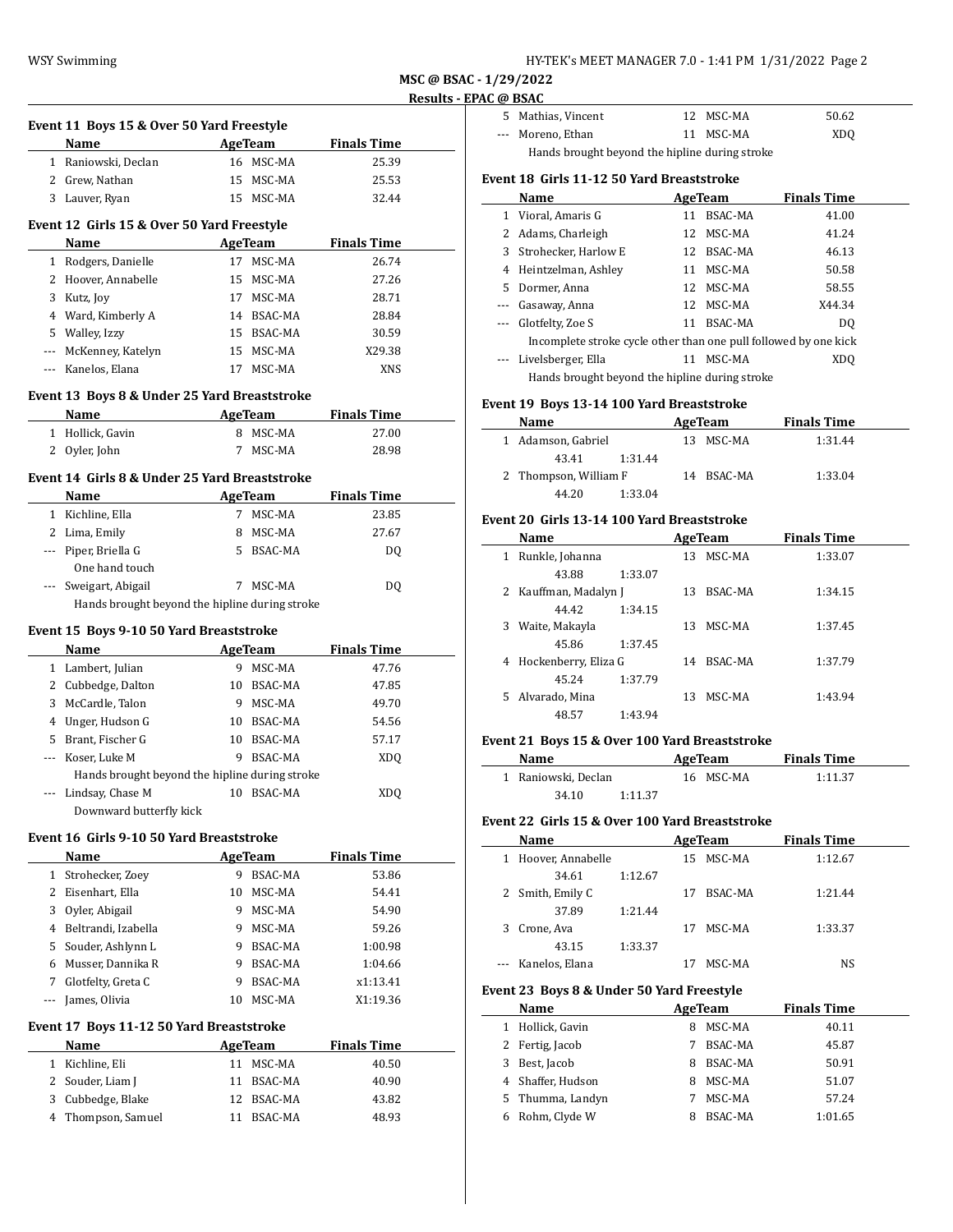| HY-TEK's MEET MANAGER 7.0 - 1:41 PM 1/31/2022 Page 3 |  |  |  |
|------------------------------------------------------|--|--|--|
|------------------------------------------------------|--|--|--|

| (Event 23 Boys 8 & Under 50 Yard Freestyle) |                      |   |         |                    |  |  |  |  |
|---------------------------------------------|----------------------|---|---------|--------------------|--|--|--|--|
|                                             | <b>Name</b>          |   | AgeTeam | <b>Finals Time</b> |  |  |  |  |
| 7                                           | Brant, Ford W        |   | BSAC-MA | x1:02.61           |  |  |  |  |
|                                             | --- Oyler, John      | 7 | MSC-MA  | X45.77             |  |  |  |  |
|                                             | --- Anderson, Henry  |   | MSC-MA  | X58.68             |  |  |  |  |
|                                             | --- Danowski, Joseph |   | MSC-MA  | X1:23.64           |  |  |  |  |

### **Event 24 Girls 8 & Under 50 Yard Freestyle**

|       | Name                   |    | <b>AgeTeam</b> | <b>Finals Time</b> |  |  |
|-------|------------------------|----|----------------|--------------------|--|--|
| 1     | Reed, Samantha         | 8  | MSC-MA         | 46.41              |  |  |
| 2     | Shively, Sybill        | 8  | MSC-MA         | 46.79              |  |  |
| 3     | Lima, Emily            | 8  | MSC-MA         | 50.24              |  |  |
| 4     | Piper, Briella G       | 5. | <b>BSAC-MA</b> | 56.38              |  |  |
| 5     | Buterbaugh, Madison L  | 8  | BSAC-MA        | 1:09.87            |  |  |
| 6     | Miller, Ellie M        | 7  | BSAC-MA        | 1:20.20            |  |  |
| ---   | Grigor, Emma           | 8  | MSC-MA         | X49.87             |  |  |
| $---$ | Hoddinett, Jennifer    | 7  | MSC-MA         | X52.16             |  |  |
| ---   | McCardle, Selah        | 7  | MSC-MA         | X54.09             |  |  |
| $---$ | Dominick, Eleanor      | 7  | MSC-MA         | X58.92             |  |  |
|       | Zehring, Grace         | 8  | MSC-MA         | X59.92             |  |  |
| ---   | Crager, Maisie         | 7  | MSC-MA         | X1:00.42           |  |  |
| $---$ | Hockenberry, Emmylou E | 8  | BSAC-MA        | X1:01.58           |  |  |
| $---$ | Guver, Kyrie G         | 7  | BSAC-MA        | X1:12.75           |  |  |
|       | Bateman, Zyon R        | 6  | BSAC-MA        | XD <sub>0</sub>    |  |  |
|       | Pulling on lane line   |    |                |                    |  |  |

#### **Event 25 Boys 9-10 100 Yard Freestyle**

L,

 $\overline{\phantom{a}}$ 

|   | Name             |         |    | AgeTeam | <b>Finals Time</b> |  |
|---|------------------|---------|----|---------|--------------------|--|
| 1 | Kortze, Lincoln  |         | 10 | MSC-MA  | 1:14.66            |  |
|   | 35.01            | 1:14.66 |    |         |                    |  |
| 2 | Lambert, Julian  |         | 9  | MSC-MA  | 1:26.91            |  |
|   | 40.96            | 1:26.91 |    |         |                    |  |
| 3 | Fertig, Samuel V |         | 10 | BSAC-MA | 1:27.56            |  |
|   | 40.24            | 1:27.56 |    |         |                    |  |
| 4 | Koser, Luke M    |         | 9  | BSAC-MA | 1:28.32            |  |
|   | 42.45            | 1:28.32 |    |         |                    |  |
| 5 | Byers, Wyatt     |         | 9  | BSAC-MA | 1:44.62            |  |
| 6 | Best, Tyler      |         | 10 | BSAC-MA | x1:46.39           |  |
|   | 50.32            | 1:46.39 |    |         |                    |  |
| 7 | Burns, Hayden    |         | 9  | MSC-MA  | 1:54.75            |  |
|   | 53.11            | 1:54.75 |    |         |                    |  |

# **Event 26 Girls 9-10 100 Yard Freestyle**

|    | Name                |         |    | AgeTeam        | <b>Finals Time</b> |
|----|---------------------|---------|----|----------------|--------------------|
| 1. | Kevorkova, Sofia    |         | 10 | MSC-MA         | 1:25.54            |
|    | 38.84               | 1:25.54 |    |                |                    |
| 2  | Eisenhart, Ella     |         | 10 | MSC-MA         | 1:37.92            |
|    | 43.67               | 1:37.92 |    |                |                    |
| 3  | Gasaway, Carolyn    |         | 9  | MSC-MA         | 1:38.10            |
|    | 46.18               | 1:38.10 |    |                |                    |
| 4  | Shaffer, Kamryn J   |         | 9  | BSAC-MA        | 1:50.28            |
|    | 50.86               | 1:50.28 |    |                |                    |
| 5. | Rotz, Chloe N       |         | 9  | BSAC-MA        | 1:57.59            |
|    | 52.69               | 1:57.59 |    |                |                    |
| 6  | Garling, Kaydence A |         | 9  | <b>BSAC-MA</b> | 2:06.05            |
|    | Oyler, Abigail      |         | 9  | MSC-MA         | X1:37.11           |
|    | 46.72               | 1:37.11 |    |                |                    |
|    | Bates, Aubrey       |         | 9  | MSC-MA         | X1:52.34           |
|    | 53.16               | 1:52.34 |    |                |                    |

|                      | טנזטע ש           |         |    |         |          |  |
|----------------------|-------------------|---------|----|---------|----------|--|
| $\sim$ $\sim$ $\sim$ | James, Olivia     |         | 10 | MSC-MA  | X2:04.14 |  |
|                      | 56.37             | 2:04.14 |    |         |          |  |
|                      | --- Sorge, Gracie |         | 9  | MSC-MA  | X2:06.41 |  |
|                      | 59.49             | 2:06.41 |    |         |          |  |
|                      | --- Riley, Ella M |         | 9  | BSAC-MA | DQ       |  |
|                      | No touch on turn  |         |    |         |          |  |
|                      | 51.53             | D0      |    |         |          |  |

# **Event 27 Boys 11-12 100 Yard Freestyle**

| Name                    |         |     | AgeTeam   | <b>Finals Time</b> |
|-------------------------|---------|-----|-----------|--------------------|
| Mathias, Vincent<br>1   |         |     | 12 MSC-MA | 1:15.90            |
| 36.69                   | 1:15.90 |     |           |                    |
| 2 Thomas, Bryson        |         | 12. | MSC-MA    | 1:16.06            |
| 36.37                   | 1:16.06 |     |           |                    |
| 3<br>Tandle, Jackson B  |         | 11  | BSAC-MA   | 1:25.40            |
| 40.63                   | 1:25.40 |     |           |                    |
| McAllister. Owen<br>4   |         | 11  | MSC-MA    | 1:40.49            |
| 48.30                   | 1:40.49 |     |           |                    |
| 5<br>Wilson, Evan B     |         | 11  | BSAC-MA   | 1:40.51            |
| Ritchey, Alexander<br>6 |         | 11  | BSAC-MA   | 1:40.94            |
| 46.67                   | 1:40.94 |     |           |                    |

### **Event 28 Girls 11-12 100 Yard Freestyle**

|              | Name                  |         |    | AgeTeam        | <b>Finals Time</b> |  |
|--------------|-----------------------|---------|----|----------------|--------------------|--|
|              | 1 Anderson, Peyton    |         |    | 12 MSC-MA      | 1:09.70            |  |
|              | 33.19                 | 1:09.70 |    |                |                    |  |
| $\mathbf{Z}$ | Gasaway, Anna         |         | 12 | MSC-MA         | 1:16.94            |  |
|              | 37.54                 | 1:16.94 |    |                |                    |  |
| 3            | Rohm, Sophia H        |         | 11 | BSAC-MA        | 1:27.07            |  |
|              | 41.97                 | 1:27.07 |    |                |                    |  |
|              | 4 Seaux, Ela G        |         | 11 | BSAC-MA        | 1:27.98            |  |
|              | 39.77                 | 1:27.98 |    |                |                    |  |
|              | 5 Glotfelty, Zoe S    |         | 11 | BSAC-MA        | 1:29.53            |  |
|              | 42.23                 | 1:29.53 |    |                |                    |  |
|              | 6 Heintzelman, Ashley |         | 11 | MSC-MA         | 1:32.32            |  |
|              | 41.83                 | 1:32.32 |    |                |                    |  |
| 7            | Walley, Josee         |         | 12 | <b>BSAC-MA</b> | x1:42.63           |  |
|              | 47.62                 | 1:42.63 |    |                |                    |  |
|              | Dormer, Anna          |         | 12 | MSC-MA         | X1:36.21           |  |
|              | 44.32                 | 1:36.21 |    |                |                    |  |

### **Event 29 Boys 13-14 100 Yard Freestyle**

|   | Name              |         |    | AgeTeam | <b>Finals Time</b> |  |
|---|-------------------|---------|----|---------|--------------------|--|
| 1 | Slear, Nicholas J |         | 13 | BSAC-MA | 1:01.18            |  |
|   | 29.02             | 1:01.18 |    |         |                    |  |
| 2 | Katora, Daniel J  |         | 13 | BSAC-MA | 1:05.43            |  |
|   | 30.99             | 1:05.43 |    |         |                    |  |
| 3 | White, Tyler      |         | 13 | MSC-MA  | 1:07.67            |  |
|   | 30.86             | 1:07.67 |    |         |                    |  |
| 4 | Adamson, Gabriel  |         | 13 | MSC-MA  | 1:12.71            |  |
|   | 35.06             | 1:12.71 |    |         |                    |  |
| 5 | Watkins, Nicholas |         | 13 | MSC-MA  | 1:32.70            |  |
|   | 42.88             | 1:32.70 |    |         |                    |  |
|   |                   |         |    |         |                    |  |

# **Event 30 Girls 13-14 100 Yard Freestyle**

| Name              |         | AgeTeam   | <b>Finals Time</b> |  |  |
|-------------------|---------|-----------|--------------------|--|--|
| 1 Erikson, Carlee |         | 13 MSC-MA | 1:08.92            |  |  |
| 32.72             | 1:08.92 |           |                    |  |  |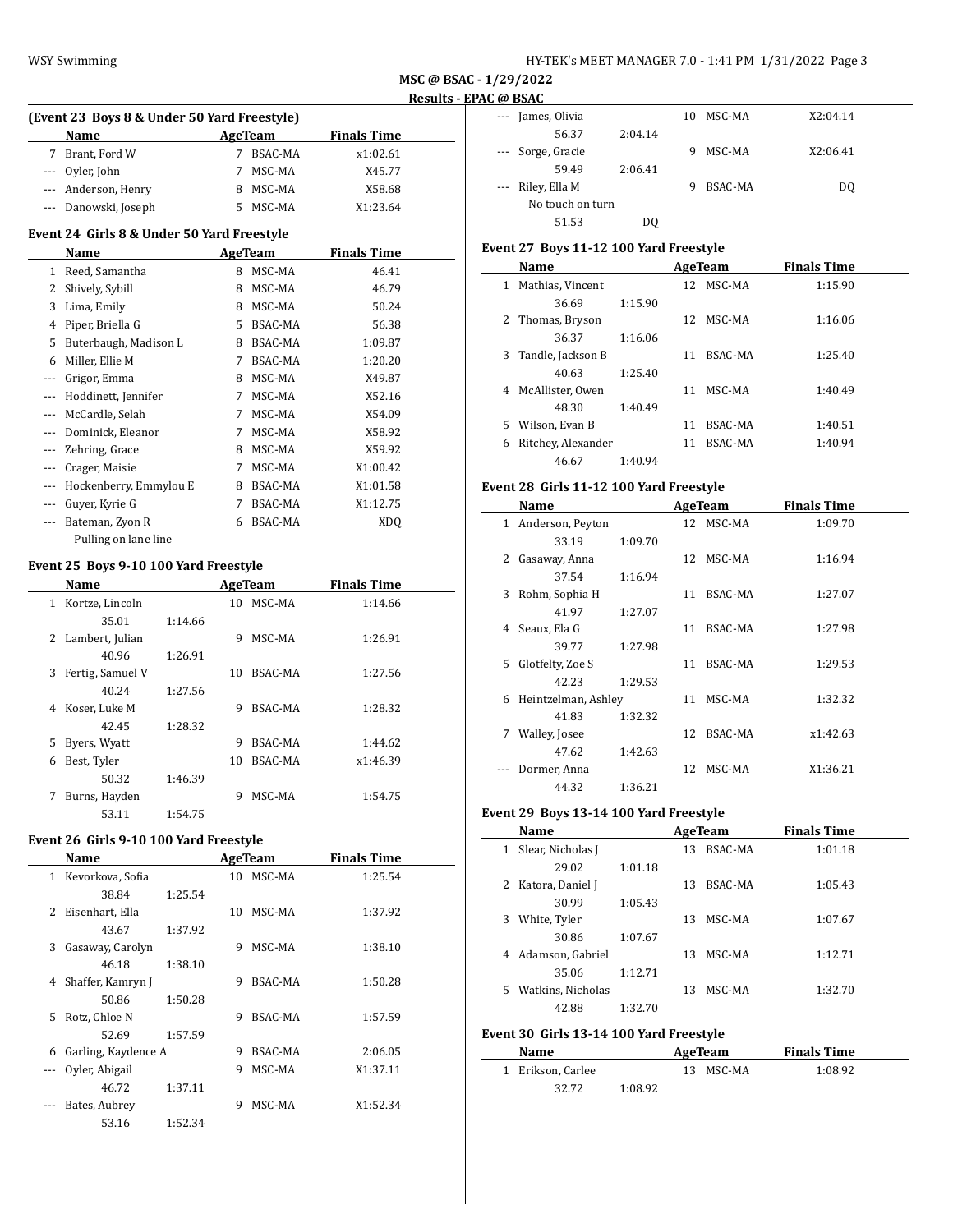| HY-TEK's MEET MANAGER 7.0 - 1:41 PM 1/31/2022 Page 4 |  |  |  |
|------------------------------------------------------|--|--|--|
|------------------------------------------------------|--|--|--|

| MSC @ BSAC - 1/29/2022 |
|------------------------|
| Results - EPAC @ BSAC  |
|                        |

 $\overline{\phantom{a}}$ 

| (Event 30 Girls 13-14 100 Yard Freestyle) |                      |         |     |         |                    |
|-------------------------------------------|----------------------|---------|-----|---------|--------------------|
|                                           | <b>Name</b>          |         |     | AgeTeam | <b>Finals Time</b> |
|                                           | 2 Chestnut, Aubrey E |         | 13  | BSAC-MA | 1:12.42            |
|                                           | 35.25                | 1:12.42 |     |         |                    |
|                                           | 3 Warner, Jocelyn R  |         | 14  | BSAC-MA | 1:12.79            |
|                                           | 34.82                | 1:12.79 |     |         |                    |
| 4                                         | Waite, Makayla       |         | 13. | MSC-MA  | 1:16.99            |
|                                           | 38.35                | 1:16.99 |     |         |                    |
|                                           | 5 Alvarado, Mina     |         | 13  | MSC-MA  | 1:24.16            |
|                                           | 39.69                | 1:24.16 |     |         |                    |

--- Baum, Sarah 13 MSC-MA X1:32.10

### **Event 31 Boys 15 & Over 100 Yard Freestyle**

| <b>Name</b>    |         | AgeTeam   | <b>Finals Time</b> |  |
|----------------|---------|-----------|--------------------|--|
| 1 Grew, Nathan |         | 15 MSC-MA | 59.82              |  |
| 28.63          | 59.82   |           |                    |  |
| 2 Lauver, Ryan |         | 15 MSC-MA | 1:11.91            |  |
| 33.63          | 1:11.91 |           |                    |  |

### **Event 32 Girls 15 & Over 100 Yard Freestyle**

|    | Name               |         |    | AgeTeam        | <b>Finals Time</b> |  |
|----|--------------------|---------|----|----------------|--------------------|--|
| 1  | Hoover, Annabelle  |         |    | 15 MSC-MA      | 58.04              |  |
|    | 28.31              | 58.04   |    |                |                    |  |
| 2  | Rodgers, Danielle  |         | 17 | MSC-MA         | 58.31              |  |
|    | 28.21              | 58.31   |    |                |                    |  |
| 3  | Smith, Emily C     |         | 17 | <b>BSAC-MA</b> | 1:00.14            |  |
|    | 28.85              | 1:00.14 |    |                |                    |  |
| 4  | Heberlig, Shelby D |         |    | 14 BSAC-MA     | 1:01.73            |  |
|    | 29.42              | 1:01.73 |    |                |                    |  |
| 5. | Kretschman, Brenna |         | 16 | MSC-MA         | 1:03.68            |  |
|    | 29.94              | 1:03.68 |    |                |                    |  |
| 6  | Walley, Izzy       |         | 15 | BSAC-MA        | 1:10.09            |  |
|    | 33.49              | 1:10.09 |    |                |                    |  |
|    | Ward, Kimberly A   |         | 14 | BSAC-MA        | X1:02.84           |  |
|    | 30.13              | 1:02.84 |    |                |                    |  |
|    | Grew, Amber        |         | 17 | MSC-MA         | X1:03.06           |  |
|    | 30.42              | 1:03.06 |    |                |                    |  |
|    | McKenney, Katelyn  |         | 15 | MSC-MA         | X1:04.88           |  |
|    | 31.10              | 1:04.88 |    |                |                    |  |
|    |                    |         |    |                |                    |  |

### **Event 33 Boys 8 & Under 25 Yard Backstroke**

|          | Name                   | AgeTeam |                | <b>Finals Time</b> |  |
|----------|------------------------|---------|----------------|--------------------|--|
| 1        | Hollick, Gavin         | 8       | MSC-MA         | 22.55              |  |
| 2        | Anderson, Henry        | 8       | MSC-MA         | 25.44              |  |
| 3        | Best, Jacob            | 8       | <b>BSAC-MA</b> | 30.74              |  |
| 4        | Shaffer, Hudson        | 8       | MSC-MA         | 30.82              |  |
| 5        | Brant, Ford W          | 7       | BSAC-MA        | 31.03              |  |
| 6        | Rohm, Clyde W          | 8       | BSAC-MA        | 33.13              |  |
| 7        | Byers, Charles         | 7       | <b>BSAC-MA</b> | x36.80             |  |
|          | Thumma, Landyn         | 7       | MSC-MA         | X29.37             |  |
| $\cdots$ | Danowski, Joseph       | 5.      | MSC-MA         | X39.78             |  |
|          | Yagel, Owen            | 6       | MSC-MA         | XD <sub>O</sub>    |  |
|          | Did not finish on back |         |                |                    |  |
|          | Zehring, Logan         | 6       | MSC-MA         | XDO                |  |
|          | Not on back off wall   |         |                |                    |  |

#### **Event 34 Girls 8 & Under 25 Yard Backstroke**

 $\overline{a}$ 

| Name                | AgeTeam  | <b>Finals Time</b> |
|---------------------|----------|--------------------|
| 1 Sweigart, Abigail | 7 MSC-MA | 24.33              |

|                          | ດ ພັນດາ                |   |         |        |
|--------------------------|------------------------|---|---------|--------|
| 2                        | Crager, Maisie         | 7 | MSC-MA  | 24.47  |
| 3                        | Reed, Samantha         | 8 | MSC-MA  | 24.98  |
| 4                        | Piper, Briella G       | 5 | BSAC-MA | 28.56  |
|                          | McCardle, Selah        | 7 | MSC-MA  | X26.21 |
| $---$                    | Hoddinett, Jennifer    | 7 | MSC-MA  | X28.99 |
| $- - -$                  | McCardle, Calvary      | 5 | MSC-MA  | X29.03 |
|                          | Zang, Ali-may          | 7 | MSC-MA  | X29.22 |
| ---                      | Lima, Hannah           | 7 | MSC-MA  | X29.54 |
|                          | Guyer, Kyrie G         | 7 | BSAC-MA | X30.79 |
|                          | Dominick, Eleanor      | 7 | MSC-MA  | X30.90 |
| $\overline{\phantom{a}}$ | Zehring, Grace         | 8 | MSC-MA  | X31.94 |
| $- - -$                  | Sollenberger, Sarah A  | 8 | BSAC-MA | X32.93 |
| ---                      | Semanick, Olivia       | 6 | MSC-MA  | X34.47 |
| ---                      | Buterbaugh, Madison L  | 8 | BSAC-MA | X39.96 |
| ---                      | Bates, Adeline         | 6 | MSC-MA  | X51.52 |
| $---$                    | Bateman, Kennedy R     | 8 | BSAC-MA | DQ     |
|                          | Did not finish on back |   |         |        |

### **Event 35 Boys 9-10 50 Yard Backstroke**

|   | Name                                   |    | AgeTeam        | <b>Finals Time</b> |  |  |  |  |
|---|----------------------------------------|----|----------------|--------------------|--|--|--|--|
| 1 | Kortze, Lincoln                        | 10 | MSC-MA         | 39.62              |  |  |  |  |
| 2 | Wilson, Toryn                          | 9  | BSAC-MA        | 42.76              |  |  |  |  |
| 3 | Fertig, Samuel V                       | 10 | BSAC-MA        | 46.31              |  |  |  |  |
| 4 | Unger, Hudson G                        | 10 | BSAC-MA        | 48.39              |  |  |  |  |
| 5 | Sollenberger, Reuben F                 | 10 | BSAC-MA        | x1:02.37           |  |  |  |  |
| 6 | Burns, Hayden                          | 9  | MSC-MA         | 1:03.50            |  |  |  |  |
|   | Byers, Wyatt                           | 9  | <b>BSAC-MA</b> | X1:02.68           |  |  |  |  |
|   | Guyer, Levi S                          | 10 | BSAC-MA        | X1:16.43           |  |  |  |  |
|   | Sollenberger, Alex J                   | 9  | <b>BSAC-MA</b> | X1:16.70           |  |  |  |  |
|   | Best, Tyler                            | 10 | BSAC-MA        | XDO                |  |  |  |  |
|   | Multiple strokes past vertical at turn |    |                |                    |  |  |  |  |

#### **Event 36 Girls 9-10 50 Yard Backstroke**

|                          | Name                 |    | AgeTeam        | <b>Finals Time</b> |  |
|--------------------------|----------------------|----|----------------|--------------------|--|
| 1                        | Urey, Nora           | 10 | MSC-MA         | 44.07              |  |
| 2                        | Gasaway, Carolyn     | 9  | MSC-MA         | 51.28              |  |
| 3                        | Riley, Ella M        | 9  | <b>BSAC-MA</b> | 51.41              |  |
| 4                        | Eisenhart, Ella      | 10 | MSC-MA         | 51.48              |  |
| 5.                       | Rotz, Chloe N        | 9  | BSAC-MA        | 1:00.31            |  |
| 6                        | Garling, Kaydence A  | 9  | BSAC-MA        | 1:09.93            |  |
| $\cdots$                 | Shaffer, Kamryn J    | 9  | BSAC-MA        | X57.43             |  |
| $---$                    | Bates, Aubrey        | 9  | MSC-MA         | X59.67             |  |
| $\overline{\phantom{a}}$ | Sorge, Gracie        | 9  | MSC-MA         | X1:02.77           |  |
|                          | Beltrandi, Izabella  | 9  | MSC-MA         | X1:04.40           |  |
| $---$                    | Kortze, Fiona        | 9  | MSC-MA         | X1:09.52           |  |
|                          | Buterbaugh, Haley J  | 10 | BSAC-MA        | XD <sub>O</sub>    |  |
|                          | Not on back off wall |    |                |                    |  |

## **Event 37 Boys 11-12 50 Yard Backstroke**

|              | Name                 | AgeTeam |           | <b>Finals Time</b> |
|--------------|----------------------|---------|-----------|--------------------|
| $\mathbf{1}$ | Gesell, Cameron      |         | 12 MSC-MA | 32.88              |
|              | 2 Tandle, Jackson B  | 11      | BSAC-MA   | 52.60              |
|              | 3 McAllister, Owen   |         | 11 MSC-MA | 53.93              |
|              | 4 Wilson, Evan B     | 11      | BSAC-MA   | 56.21              |
|              | 5 Ritchey, Alexander | 11      | BSAC-MA   | 59.30              |
|              | 6 Moreno, Ethan      |         | MSC-MA    | 1:01.15            |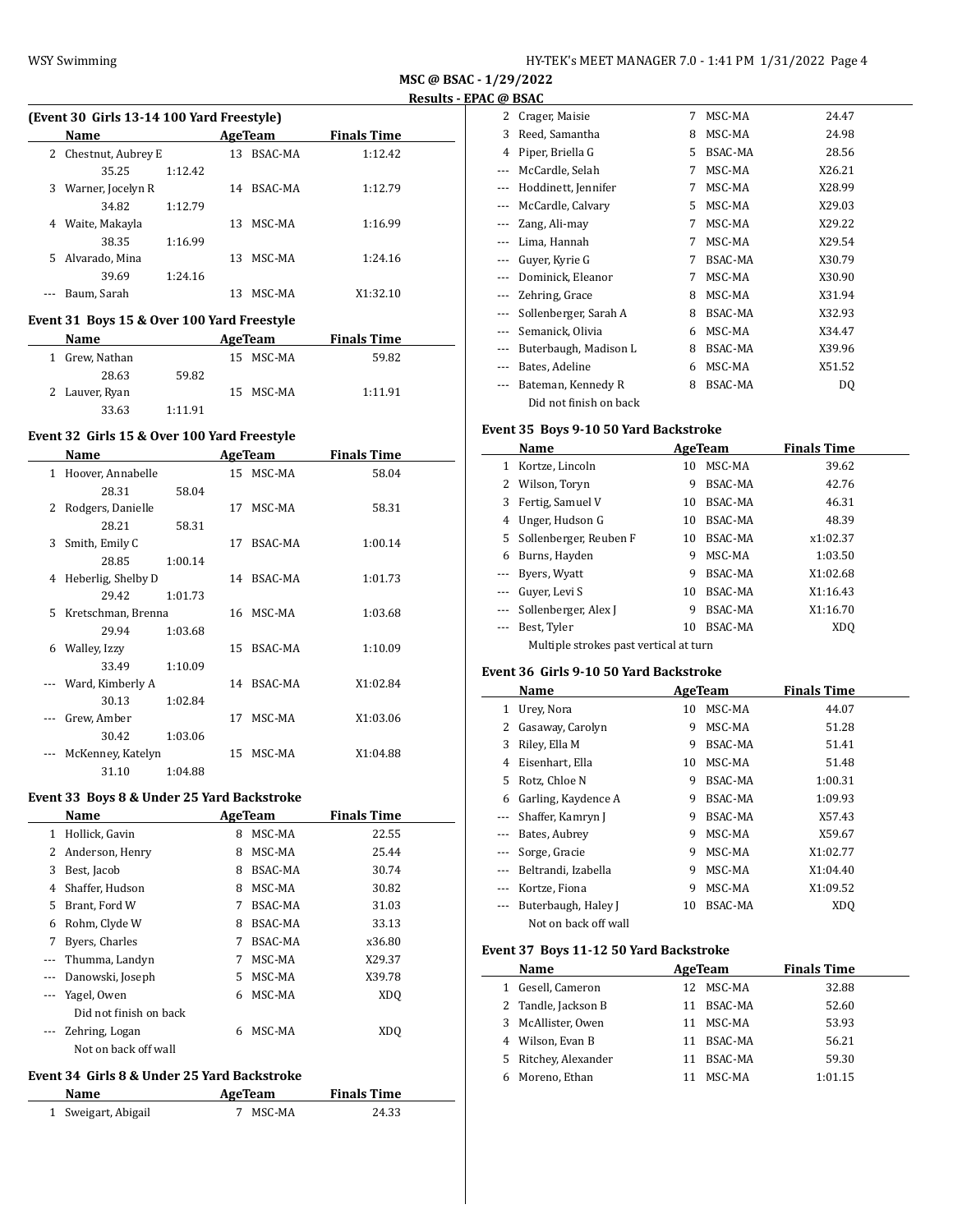| HY-TEK's MEET MANAGER 7.0 - 1:41 PM 1/31/2022 Page 5 |  |  |  |  |  |
|------------------------------------------------------|--|--|--|--|--|
|------------------------------------------------------|--|--|--|--|--|

 $\frac{1}{2}$ 

 $\frac{1}{2}$ 

#### **Event 38 Girls 11-12 50 Yard Backstroke**

|   | Name                  | AgeTeam |           | <b>Finals Time</b> |  |  |  |
|---|-----------------------|---------|-----------|--------------------|--|--|--|
|   | 1 Adams, Charleigh    |         | 12 MSC-MA | 34.42              |  |  |  |
|   | 2 Vioral, Amaris G    | 11      | BSAC-MA   | 34.45              |  |  |  |
|   | 3 Dormer, Anna        |         | 12 MSC-MA | 48.69              |  |  |  |
| 4 | Seaux, Ela G          | 11      | BSAC-MA   | 49.48              |  |  |  |
|   | 5 Heintzelman, Ashley | 11      | MSC-MA    | 54.43              |  |  |  |
| 6 | Walley, Josee         | 12.     | BSAC-MA   | 58.22              |  |  |  |
|   | Livelsberger, Ella    |         | MSC-MA    | X1:05.09           |  |  |  |
|   |                       |         |           |                    |  |  |  |

#### **Event 39 Boys 13-14 100 Yard Backstroke**

|    | Name                  |         |    | AgeTeam | <b>Finals Time</b> |  |
|----|-----------------------|---------|----|---------|--------------------|--|
| 1  | Katora, Daniel J      |         | 13 | BSAC-MA | 1:15.84            |  |
|    | 2 Thompson, William F |         | 14 | BSAC-MA | 1:21.86            |  |
|    | 40.33                 | 1:21.86 |    |         |                    |  |
| 3  | Slear, Nicholas J     |         | 13 | BSAC-MA | 1:22.42            |  |
|    | 39.20                 | 1:22.42 |    |         |                    |  |
| 4  | White, Tyler          |         | 13 | MSC-MA  | 1:22.64            |  |
|    | 38.31                 | 1:22.64 |    |         |                    |  |
| 5. | Watkins, Nicholas     |         | 13 | MSC-MA  | 2:03.81            |  |
|    | 58.01                 | 2:03.81 |    |         |                    |  |

### **Event 40 Girls 13-14 100 Yard Backstroke**

|   | Name                  |         |    | AgeTeam    | <b>Finals Time</b> |  |
|---|-----------------------|---------|----|------------|--------------------|--|
| 1 | Erikson, Carlee       |         | 13 | MSC-MA     | 1:16.68            |  |
|   | 36.46                 | 1:16.68 |    |            |                    |  |
|   | 2 Kauffman, Madalyn J |         | 13 | BSAC-MA    | 1:16.73            |  |
|   | 36.65                 | 1:16.73 |    |            |                    |  |
| 3 | Warner, Jocelyn R     |         |    | 14 BSAC-MA | 1:27.41            |  |
|   | 43.30                 | 1:27.41 |    |            |                    |  |
| 4 | Chestnut, Aubrey E    |         | 13 | BSAC-MA    | 1:27.61            |  |
|   | 42.81                 | 1:27.61 |    |            |                    |  |
| 5 | Runkle, Johanna       |         | 13 | MSC-MA     | 1:29.53            |  |
|   | 43.96                 | 1:29.53 |    |            |                    |  |
| 6 | Baum, Sarah           |         | 13 | MSC-MA     | 2:01.37            |  |
|   | 56.47                 | 2:01.37 |    |            |                    |  |

### **Event 41 Boys 15 & Over 100 Yard Backstroke**

| <b>Name</b>      | AgeTeam | <b>Finals Time</b> |         |  |
|------------------|---------|--------------------|---------|--|
| 1 Schmidt, Gavin |         | 16 MSC-MA          | 1:04.90 |  |
| 31.64            | 1:04.90 |                    |         |  |
| 2 Grew, Nathan   |         | 15 MSC-MA          | 1:08.19 |  |
| 33.62            | 1:08.19 |                    |         |  |

#### **Event 42 Girls 15 & Over 100 Yard Backstroke**

|    | Name               | AgeTeam |    |         | <b>Finals Time</b> |
|----|--------------------|---------|----|---------|--------------------|
| 1  | Grew, Amber        |         | 17 | MSC-MA  | 1:10.05            |
|    | 34.55              | 1:10.05 |    |         |                    |
| 2  | Smith, Emily C     |         | 17 | BSAC-MA | 1:13.36            |
|    | 36.21              | 1:13.36 |    |         |                    |
| 3  | Kretschman, Brenna |         | 16 | MSC-MA  | 1:15.35            |
|    | 36.26              | 1:15.35 |    |         |                    |
| 4  | Crone, Ava         |         | 17 | MSC-MA  | 1:18.39            |
|    | 37.77              | 1:18.39 |    |         |                    |
| 5. | Ward, Kimberly A   |         | 14 | BSAC-MA | 1:20.32            |
|    | 39.49              | 1:20.32 |    |         |                    |

# **Event 43 Boys 8 & Under 25 Yard Butterfly**

| Name                  | AgeTeam   | <b>Finals Time</b> |
|-----------------------|-----------|--------------------|
| 1 Oyler, John         | 7 MSC-MA  | 30.22              |
| --- Fertig, Jacob     | 7 BSAC-MA | DO                 |
| Non-simultaneous arms |           |                    |

### **Event 44 Girls 8 & Under 25 Yard Butterfly**

|   | Name                     |  | AgeTeam | <b>Finals Time</b> |  |
|---|--------------------------|--|---------|--------------------|--|
| 1 | Kichline, Ella           |  | MSC-MA  | 21.24              |  |
|   | 2 Reed, Samantha         |  | MSC-MA  | 30.07              |  |
|   | 3 Shively, Sybill        |  | MSC-MA  | 31.23              |  |
|   | --- Grigor, Emma         |  | MSC-MA  | X31.27             |  |
|   | --- Semanick, Olivia     |  | MSC-MA  | XD <sub>0</sub>    |  |
|   | Arms underwater recovery |  |         |                    |  |

#### **Event 45 Boys 9-10 50 Yard Butterfly**

|   | Name                 |    | AgeTeam | <b>Finals Time</b> |
|---|----------------------|----|---------|--------------------|
| 1 | McCardle, Talon      | 9  | MSC-MA  | 40.52              |
|   | 2 Wilson, Toryn      | 9  | BSAC-MA | 40.83              |
|   | 3 Kortze, Lincoln    | 10 | MSC-MA  | 43.23              |
|   | 4 McKenney, Ryan     | 10 | MSC-MA  | 43.97              |
|   | --- Cubbedge, Dalton | 10 | BSAC-MA | DO                 |
|   | One hand touch       |    |         |                    |
|   | Brant, Fischer G     | 10 | BSAC-MA | DO                 |
|   | Scissors kick        |    |         |                    |

#### **Event 46 Girls 9-10 50 Yard Butterfly**

| Name                 | AgeTeam |           | <b>Finals Time</b> |
|----------------------|---------|-----------|--------------------|
| Urey, Nora           |         | 10 MSC-MA | 47.88              |
| 2 Kevorkova, Sofia   | 10      | MSC-MA    | 48.01              |
| 3 Souder, Ashlynn L  | 9       | BSAC-MA   | 55.92              |
| 4 Madorsky, Lucy     | 10      | BSAC-MA   | 1:04.28            |
| --- Strohecker, Zoev |         | BSAC-MA   | DO                 |

### **Event 47 Boys 11-12 50 Yard Butterfly**

|   | Name               |     | AgeTeam    | <b>Finals Time</b> |
|---|--------------------|-----|------------|--------------------|
|   | Gesell, Cameron    | 12. | MSC-MA     | 32.28              |
|   | 2 Kichline. Eli    | 11  | MSC-MA     | 34.12              |
|   | 3 Cubbedge, Blake  |     | 12 BSAC-MA | 38.16              |
|   | 4 Thompson, Samuel | 11  | BSAC-MA    | 39.81              |
|   | 5 Clouse, Blake A  |     | 12 BSAC-MA | 40.19              |
| 6 | Thomas, Bryson     |     | MSC-MA     | 42.55              |

### **Event 48 Girls 11-12 50 Yard Butterfly**

| Name                   |    | AgeTeam        | <b>Finals Time</b> |  |
|------------------------|----|----------------|--------------------|--|
| 1 Vioral, Amaris G     | 11 | BSAC-MA        | 33.55              |  |
| 2 Howell, Elizabeth    |    | 12 MSC-MA      | 36.46              |  |
| 3 Anderson, Peyton     |    | 12 MSC-MA      | 39.32              |  |
| 4 Gasaway, Anna        |    | 12 MSC-MA      | 42.54              |  |
| 5 Strohecker, Harlow E |    | 12 BSAC-MA     | 47.88              |  |
| Rohm, Sophia H         |    | <b>BSAC-MA</b> | 48.40              |  |

#### **Event 49 Boys 13-14 100 Yard Butterfly**

| <b>Name</b>        | AgeTeam   | <b>Finals Time</b> |  |
|--------------------|-----------|--------------------|--|
| 1 Adamson, Gabriel | 13 MSC-MA | 1:26.42            |  |
| 40.22              | 1:26.42   |                    |  |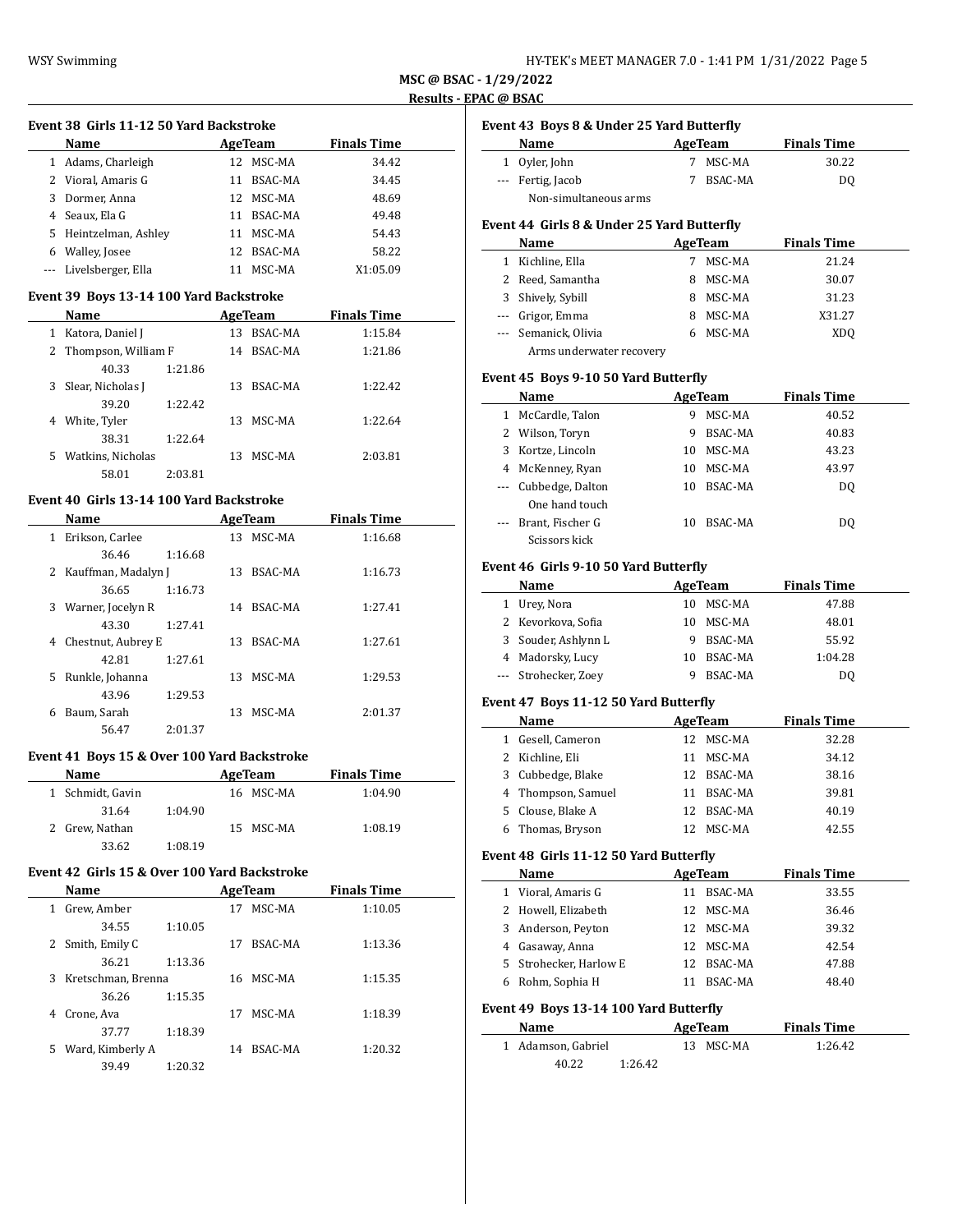| HY-TEK's MEET MANAGER 7.0 - 1:41 PM 1/31/2022 Page 6 |  |  |  |
|------------------------------------------------------|--|--|--|
|------------------------------------------------------|--|--|--|

 $\sim$ 

|           | Event 50 Girls 13-14 100 Yard Butterfly                                                                                      |         |    |                |                     |  |
|-----------|------------------------------------------------------------------------------------------------------------------------------|---------|----|----------------|---------------------|--|
|           | Name AgeTeam Finals Time                                                                                                     |         |    |                |                     |  |
|           | 1 Erikson, Carlee                                                                                                            |         |    | 13 MSC-MA      | 1:21.26             |  |
|           | 35.51                                                                                                                        | 1:21.26 |    |                |                     |  |
|           | 2 Hockenberry, Eliza G 14 BSAC-MA                                                                                            |         |    |                | 1:27.60             |  |
|           | 37.43                                                                                                                        | 1:27.60 |    |                |                     |  |
|           | Event 51 Boys 15 & Over 100 Yard Butterfly                                                                                   |         |    |                |                     |  |
|           |                                                                                                                              |         |    | AgeTeam        | <b>Finals Time</b>  |  |
|           | 1 Schmidt, Gavin                                                                                                             |         |    | 16 MSC-MA      | 1:16.41             |  |
|           | 34.21                                                                                                                        | 1:16.41 |    |                |                     |  |
|           |                                                                                                                              |         |    |                |                     |  |
|           | Event 52 Girls 15 & Over 100 Yard Butterfly                                                                                  |         |    |                |                     |  |
|           | Name                                                                                                                         |         |    | AgeTeam        | <b>Finals Time</b>  |  |
|           | 1 Heberlig, Shelby D                                                                                                         |         |    | 14 BSAC-MA     | 1:09.62             |  |
|           | 32.19                                                                                                                        | 1:09.62 |    |                |                     |  |
|           | 2 Grew, Amber                                                                                                                |         |    | 17 MSC-MA      | 1:12.69             |  |
|           | 34.59                                                                                                                        | 1:12.69 |    |                |                     |  |
|           | 3 Kutz, Joy                                                                                                                  |         |    | 17 MSC-MA      | 1:18.80             |  |
|           | 35.17                                                                                                                        | 1:18.80 |    |                |                     |  |
|           | 4 McKenney, Katelyn                                                                                                          |         |    | 15 MSC-MA      | 1:20.70             |  |
|           | 36.31                                                                                                                        | 1:20.70 |    |                |                     |  |
|           | Event 54 Girls 8 & Under 100 Yard IM                                                                                         |         |    |                |                     |  |
|           | Name<br><u> 1990 - Johann Barbara, politik eta politik eta politik eta politik eta politik eta politik eta politik eta p</u> |         |    |                | AgeTeam Finals Time |  |
|           | 1 Kichline, Ella                                                                                                             |         |    | 7 MSC-MA       | 1:45.69             |  |
|           | 48.89                                                                                                                        | 1:45.69 |    |                |                     |  |
|           | 2 Grigor, Emma                                                                                                               |         |    | 8 MSC-MA       | 2:27.97             |  |
|           | 1:06.63                                                                                                                      | 2:27.97 |    |                |                     |  |
|           | --- Sweigart, Abigail                                                                                                        |         |    | 7 MSC-MA       | DQ                  |  |
|           | Scissors kick - breast                                                                                                       |         |    |                |                     |  |
|           | 58.58                                                                                                                        | DQ      |    |                |                     |  |
|           |                                                                                                                              |         |    |                |                     |  |
|           | Event 55 Boys 9-10 100 Yard IM                                                                                               |         |    |                |                     |  |
|           | Name                                                                                                                         |         |    | <b>AgeTeam</b> | <b>Finals Time</b>  |  |
|           | 1 McCardle, Talon                                                                                                            |         |    | 9 MSC-MA       | 1:32.14             |  |
|           | 42.27                                                                                                                        | 1:32.14 |    |                |                     |  |
|           | 2 Lambert, Julian                                                                                                            |         |    | 9 MSC-MA       | 1:32.63             |  |
|           | 45.15                                                                                                                        | 1:32.63 |    |                |                     |  |
|           | 3 McKenney, Ryan                                                                                                             |         |    | 10 MSC-MA      | 1:38.20             |  |
|           | 44.51                                                                                                                        | 1:38.20 |    |                |                     |  |
|           | Lindsay, Chase M                                                                                                             |         |    | 10 BSAC-MA     | DQ                  |  |
|           | 56.31                                                                                                                        | DQ      |    |                |                     |  |
| $\cdots$  | Unger, Hudson G                                                                                                              |         |    | 10 BSAC-MA     | DQ                  |  |
|           | Arms underwater recovery - fly                                                                                               |         |    |                |                     |  |
|           | 45.86                                                                                                                        | DQ      |    |                |                     |  |
|           | Event 56 Girls 9-10 100 Yard IM                                                                                              |         |    |                |                     |  |
|           | Name                                                                                                                         |         |    | AgeTeam        | <b>Finals Time</b>  |  |
| $1 \quad$ | Kevorkova, Sofia                                                                                                             |         | 10 | MSC-MA         | 1:39.76             |  |
|           | 46.85                                                                                                                        | 1:39.76 |    |                |                     |  |

2 Urey, Nora 10 MSC-MA 1:46.03

3 Oyler, Abigail 9 MSC-MA 1:49.26

4 Souder, Ashlynn L 9 BSAC-MA 1:52.26

5 Strohecker, Zoey 9 BSAC-MA 1:53.96

45.03 1:46.03

52.85 1:49.26

53.13 1:52.26

58.45 1:53.96

| 6 Madorsky, Lucy  |         | 10 BSAC-MA | 2:15.42  |
|-------------------|---------|------------|----------|
| 1:02.56           | 2.15.42 |            |          |
| Musser, Dannika R |         | 9 BSAC-MA  | x2:18.70 |
| 1:09.67           | 2:18.70 |            |          |

### **Event 57 Boys 11-12 100 Yard IM**

|    | Name                          |         |    | AgeTeam   | <b>Finals Time</b> |  |
|----|-------------------------------|---------|----|-----------|--------------------|--|
|    | Souder, Liam J                |         | 11 | BSAC-MA   | 1:21.09            |  |
|    | 38.67                         | 1:21.09 |    |           |                    |  |
| 2  | Thompson, Samuel              |         | 11 | BSAC-MA   | 1:27.89            |  |
|    | 39.52                         | 1:27.89 |    |           |                    |  |
| 3  | Mathias, Vincent              |         |    | 12 MSC-MA | 1:29.46            |  |
|    | 38.45                         | 1:29.46 |    |           |                    |  |
| 4  | Runkle, Jacob                 |         | 11 | MSC-MA    | 1:32.41            |  |
|    | 43.39                         | 1:32.41 |    |           |                    |  |
| 5. | Thomas, Bryson                |         |    | 12 MSC-MA | 1:32.92            |  |
|    | 46.34                         | 1:32.92 |    |           |                    |  |
|    | Clouse, Blake A               |         | 12 | BSAC-MA   | D <sub>0</sub>     |  |
|    | Did not finish on back - back |         |    |           |                    |  |
|    | Cubbedge, Blake               |         | 12 | BSAC-MA   | <b>NS</b>          |  |

### **Event 58 Girls 11-12 100 Yard IM**

| Name                |         |     | AgeTeam   | <b>Finals Time</b> |  |
|---------------------|---------|-----|-----------|--------------------|--|
| Adams, Charleigh    |         | 12. | MSC-MA    | 1:17.91            |  |
| 36.35               | 1:17.91 |     |           |                    |  |
| 2 Howell, Elizabeth |         |     | 12 MSC-MA | 1:18.99            |  |
| 36.99               | 1:18.99 |     |           |                    |  |
| Anderson, Peyton    |         | 12. | MSC-MA    | 1:28.02            |  |
| 41.57               | 1:28.02 |     |           |                    |  |

#### **Event 60 Girls 13-14 200 Yard IM**

| Name              |         | AgeTeam   | <b>Finals Time</b> |  |
|-------------------|---------|-----------|--------------------|--|
| 1 Runkle, Johanna |         | 13 MSC-MA | 3:03.40            |  |
| 41.46             | 1:31.88 | 2:23.00   | 3:03.40            |  |

### **Event 61 Boys 15 & Over 200 Yard IM**

| <b>Name</b>      |         | AgeTeam   | <b>Finals Time</b> |  |
|------------------|---------|-----------|--------------------|--|
| 1 Schmidt, Gavin |         | 16 MSC-MA | 2:29.86            |  |
| 33.28            | 1:10.65 | 1:55.83   | 2:29.86            |  |

#### **Event 62 Girls 15 & Over 200 Yard IM**

| Name         |         | AgeTeam      | <b>Finals Time</b> |
|--------------|---------|--------------|--------------------|
| 1 Kutz, Joy  |         | MSC-MA       | 2:33.18            |
| 35.26        | 1:15.36 | 1:58.33      | 2:33.18            |
| 2 Crone, Ava |         | MSC-MA<br>17 | 2:53.48            |
| 38.36        | 1:20.90 | 2:12.99      | 2:53.48            |

#### **Event 63 Boys 8 & Under 100 Yard Freestyle Relay**

| Team                 | Relav            | <b>Finals Time</b>   |
|----------------------|------------------|----------------------|
| MSC-MA               | A                | 1:30.56              |
| 1) Hollick, Gavin 8  |                  | 2) Anderson, Henry 8 |
| 3) Shaffer, Hudson 8 | 4) Oyler, John 7 |                      |
| 56.04<br>1:30.56     |                  |                      |
| BSAC-MA              | A                | 1:35.24              |
| 1) Fertig, Jacob 7   | 2) Best, Jacob 8 |                      |
| 3) Brant, Ford W 7   |                  | 4) Rohm, Clyde W 8   |
| 1:35.24<br>43.41     |                  |                      |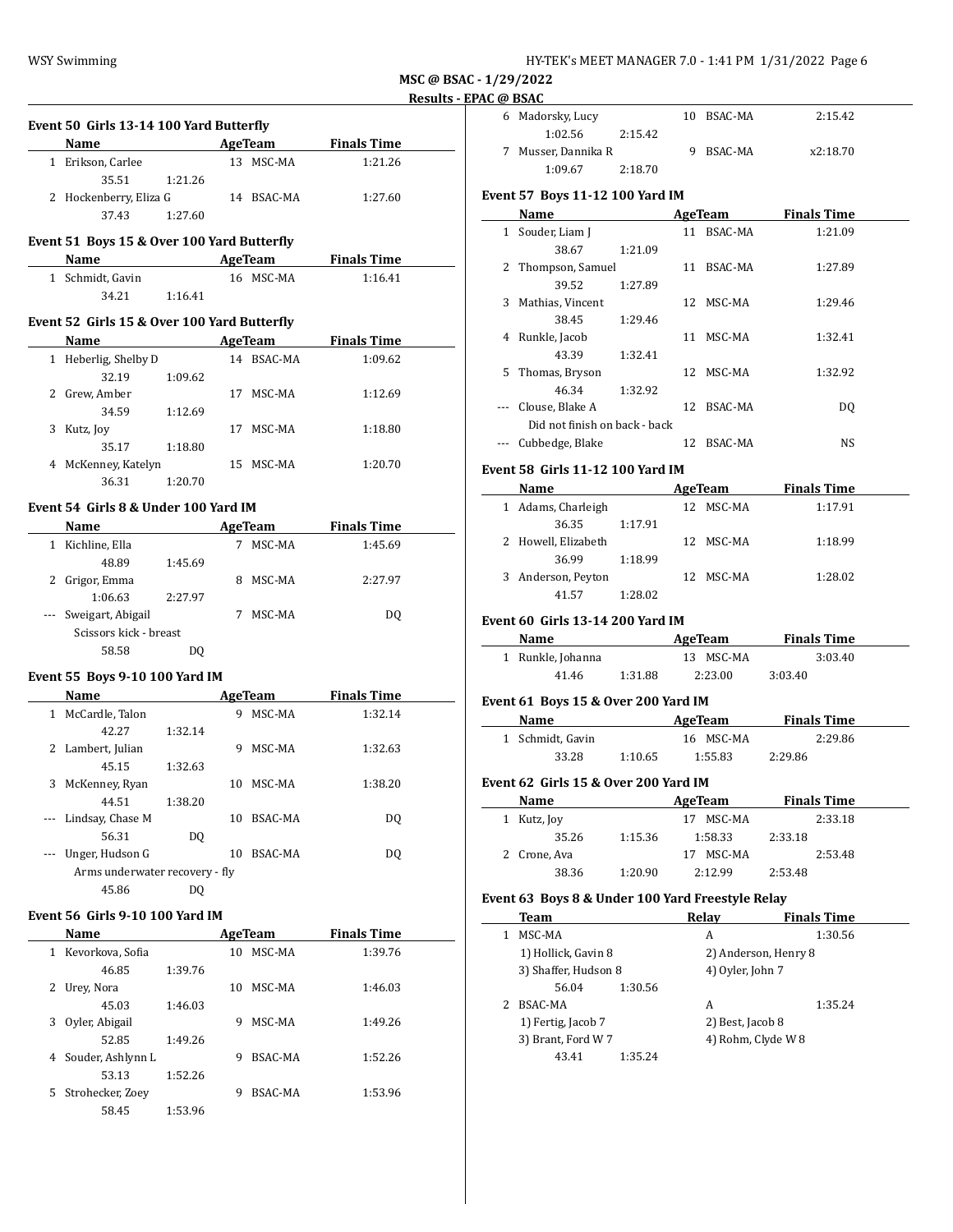|    | Team                                              |         | Relay               | <b>Finals Time</b>          |  |
|----|---------------------------------------------------|---------|---------------------|-----------------------------|--|
| 3  | MSC-MA                                            |         | B                   | 2:59.71                     |  |
|    | 1) Zehring, Logan 6                               |         | 2) Bates, Levi 7    |                             |  |
|    | 3) Danowski, Joseph 5                             |         | 4) Yagel, Owen 6    |                             |  |
|    | 1:49.03                                           | 2:59.71 |                     |                             |  |
|    | Event 64 Girls 8 & Under 100 Yard Freestyle Relay |         |                     |                             |  |
|    | <b>Team</b>                                       |         | Relay               | <b>Finals Time</b>          |  |
| 1  | MSC-MA                                            |         | A                   | 1:28.41                     |  |
|    | 1) Reed, Samantha 8                               |         |                     | 2) Grigor, Emma 8           |  |
|    | 3) Shively, Sybill 8                              |         | 4) Kichline, Ella 7 |                             |  |
|    | 46.04                                             | 1:28.41 |                     |                             |  |
| 2  | MSC-MA                                            |         | C                   | 1:44.21                     |  |
|    | 1) Hoddinett, Jennifer 7                          |         |                     | 2) Crager, Maisie 7         |  |
|    | 3) Zehring, Grace 8                               |         | 4) Lima, Emily 8    |                             |  |
|    | 54.59                                             | 1:44.21 |                     |                             |  |
| 3  | MSC-MA                                            |         | B                   | x1:45.05                    |  |
|    | 1) McCardle, Selah 7                              |         |                     | 2) Dominick, Eleanor 7      |  |
|    | 3) Lima, Hannah 7                                 |         |                     | 4) Sweigart, Abigail 7      |  |
|    | 53.13                                             | 1:45.05 |                     |                             |  |
| 4  | BSAC-MA                                           |         | A                   | 2:00.22                     |  |
|    | 1) Piper, Briella G 5                             |         |                     | 2) Buterbaugh, Madison L 8  |  |
|    | 3) Guyer, Kyrie G 7                               |         |                     | 4) Sollenberger, Sarah A 8  |  |
|    | 1:03.30                                           | 2:00.22 |                     |                             |  |
| 5. | <b>BSAC-MA</b>                                    |         | B                   | 2:32.39                     |  |
|    | 1) Bateman, Kennedy R 8                           |         |                     | 2) Bateman, Zyon R 6        |  |
|    | 3) Miller, Ellie M 7                              |         |                     | 4) Hockenberry, Emmylou E 8 |  |
|    | MSC-MA                                            |         | D                   | X2:35.93                    |  |
|    | 1) McCardle, Calvary 5                            |         |                     | 2) Semanick, Olivia 6       |  |
|    | 3) Bates, Adeline 6                               |         |                     | 4) Zang, Ali-may 7          |  |
|    | 1:35.89                                           | 2:35.93 |                     |                             |  |

# **Event 65 Boys 9-10 200 Yard Freestyle Relay**

 $\overline{a}$ 

|    | Team                         |         | Relav              | <b>Finals Time</b>        |
|----|------------------------------|---------|--------------------|---------------------------|
| 1  | <b>BSAC-MA</b>               |         | A                  | 2:23.10                   |
|    | 1) Cubbedge, Dalton 10       |         |                    | 2) Fertig, Samuel V 10    |
|    | 3) Unger, Hudson G 10        |         | 4) Wilson, Toryn 9 |                           |
|    | 34.21                        | 1:12.93 | 1:49.90            | 2:23.10                   |
| 2. | MSC-MA                       |         | A                  | 2:23.57                   |
|    | 1) McCardle, Talon 9         |         |                    | 2) Lambert, Julian 9      |
|    | 3) McKenney, Ryan 10         |         |                    | 4) Kortze, Lincoln 10     |
|    | 35.44                        | 1:13.90 | 1:51.26            | 2:23.57                   |
| 3  | BSAC-MA                      |         | B                  | 2:54.79                   |
|    | 1) Koser, Luke M 9           |         | 2) Best, Tyler 10  |                           |
|    | 3) Lindsay, Chase M 10       |         |                    | 4) Brant, Fischer G 10    |
|    | 39.67                        | 1:27.62 | 2:16.93            | 2:54.79                   |
| 4  | BSAC-MA                      |         | C.                 | x3:48.96                  |
|    | 1) Sollenberger, Reuben F 10 |         |                    | 2) Sollenberger, Alex J 9 |
|    | 3) Guyer, Levi S 10          |         | 4) Byers, Wyatt 9  |                           |
|    | 57.67                        | 1:52.00 | 3:05.11            | 3:48.96                   |

### **Event 66 Girls 9-10 200 Yard Freestyle Relay**

| Team                   |         | Relav               | <b>Finals Time</b> |
|------------------------|---------|---------------------|--------------------|
| MSC-MA                 |         | А                   | 2:43.64            |
| 1) Eisenhart, Ella 10  |         | 2) Urey, Nora 10    |                    |
| 3) Kevorkova, Sofia 10 |         | 4) Oyler, Abigail 9 |                    |
| 44.24                  | 1:21.62 | 2:01.39             | 2:43.64            |
|                        |         |                     |                    |

| BSAC-MA<br>2<br>A<br>1) Madorsky, Lucy 10<br>2) Rotz, Chloe N 9<br>3) Souder, Ashlynn L 9<br>4) Strohecker, Zoey 9<br>1:40.50<br>2:22.59<br>3:10.18<br>48.17<br>MSC-MA<br>R<br>3<br>1) Gasaway, Carolyn 9<br>2) Beltrandi, Izabella 9<br>3) Bates, Aubrey 9<br>4) James, Olivia 10<br>45.02<br>1:39.46<br>2:24.89<br>3:13.46<br>BSAC-MA<br>R<br>4<br>1) Shaffer, Kamryn J 9<br>2) Buterbaugh, Haley J 10<br>3) Glotfelty, Greta C 9<br>4) Garling, Kaydence A 9<br>1:51.48<br>51.64<br>3:41.32<br>2:44.18 |  |  |  |         |  |
|-----------------------------------------------------------------------------------------------------------------------------------------------------------------------------------------------------------------------------------------------------------------------------------------------------------------------------------------------------------------------------------------------------------------------------------------------------------------------------------------------------------|--|--|--|---------|--|
|                                                                                                                                                                                                                                                                                                                                                                                                                                                                                                           |  |  |  | 3:10.18 |  |
|                                                                                                                                                                                                                                                                                                                                                                                                                                                                                                           |  |  |  |         |  |
|                                                                                                                                                                                                                                                                                                                                                                                                                                                                                                           |  |  |  |         |  |
|                                                                                                                                                                                                                                                                                                                                                                                                                                                                                                           |  |  |  |         |  |
|                                                                                                                                                                                                                                                                                                                                                                                                                                                                                                           |  |  |  | 3:13.46 |  |
|                                                                                                                                                                                                                                                                                                                                                                                                                                                                                                           |  |  |  |         |  |
|                                                                                                                                                                                                                                                                                                                                                                                                                                                                                                           |  |  |  |         |  |
|                                                                                                                                                                                                                                                                                                                                                                                                                                                                                                           |  |  |  |         |  |
|                                                                                                                                                                                                                                                                                                                                                                                                                                                                                                           |  |  |  | 3:41.32 |  |
|                                                                                                                                                                                                                                                                                                                                                                                                                                                                                                           |  |  |  |         |  |
|                                                                                                                                                                                                                                                                                                                                                                                                                                                                                                           |  |  |  |         |  |
|                                                                                                                                                                                                                                                                                                                                                                                                                                                                                                           |  |  |  |         |  |

# **Event 67 Boys 11-12 200 Yard Medley Relay**

|  |   | Team                      |         | Relay   | <b>Finals Time</b>     |     |
|--|---|---------------------------|---------|---------|------------------------|-----|
|  | 1 | <b>BSAC-MA</b>            |         | A       | 2:34.61                |     |
|  |   | 1) Thompson, Samuel 11    |         |         | 2) Souder, Liam J 11   |     |
|  |   | 3) Cubbedge, Blake 12     |         |         | 4) Clouse, Blake A 12  |     |
|  |   | 40.89                     | 1:23.44 | 2:02.48 | 2:34.61                |     |
|  |   | MSC-MA                    |         | A       |                        | DO. |
|  |   | Early take-off swimmer #3 |         |         |                        |     |
|  |   | 1) McAllister, Owen 11    |         |         | 2) Gesell, Cameron 12  |     |
|  |   | 3) Kichline, Eli 11       |         |         | 4) Mathias, Vincent 12 |     |
|  |   | 51.43                     | 1:30.25 | 2:10.00 | DO                     |     |
|  |   |                           |         |         |                        |     |

# **Event 68 Girls 11-12 200 Yard Medley Relay**

| Team                      |         | Relav                  | <b>Finals Time</b>       |  |
|---------------------------|---------|------------------------|--------------------------|--|
| MSC-MA                    |         | A                      | 2:38.70                  |  |
| 1) Heintzelman, Ashley 11 |         | 2) Adams, Charleigh 12 |                          |  |
| 3) Howell, Elizabeth 12   |         |                        | 4) Anderson, Peyton 12   |  |
| 52.05                     | 1:31.63 | 2:07.96                | 2:38.70                  |  |
| MSC-MA                    |         | B                      | 3:45.31                  |  |
| 1) Kortze, Fiona 9        |         | 2) Dormer, Anna 12     |                          |  |
| 3) Gasaway, Anna 12       |         |                        | 4) Livelsberger, Ella 11 |  |
| 1:15.82                   | 2:16.89 | 2:58.99                | 3:45.31                  |  |
|                           |         |                        |                          |  |

# **Event 70 Girls 13-14 200 Yard Medley Relay**

| Team                       |         | Relay                     | <b>Finals Time</b>    |     |
|----------------------------|---------|---------------------------|-----------------------|-----|
| <b>BSAC-MA</b>             |         | A                         | 2:19.24               |     |
| 1) Hockenberry, Eliza G 14 |         | 2) Kauffman, Madalyn J 13 |                       |     |
| 3) Heberlig, Shelby D 14   |         | 4) Ward, Kimberly A 14    |                       |     |
| 36.55                      | 1:20.42 | 1:50.22                   | 2:19.24               |     |
| MSC-MA                     |         | A                         |                       | DO. |
| Early take-off swimmer #3  |         |                           |                       |     |
| 1) Alvarado, Mina 13       |         |                           | 2) Runkle, Johanna 13 |     |
| 3) Erikson, Carlee 13      |         |                           | 4) Waite, Makayla 13  |     |
| 46.69                      | 1:24.70 | 1:56.97                   | DO                    |     |

# **Event 71 Boys 15 & Over 200 Yard Medley Relay**

 $\overline{\phantom{a}}$ 

| Team                 |         | Relav                   | <b>Finals Time</b> |  |
|----------------------|---------|-------------------------|--------------------|--|
| MSC-MA               |         | А                       | 2:06.93            |  |
| 1) Schmidt, Gavin 16 |         | 2) Raniowski, Declan 16 |                    |  |
| 3) Lauver, Ryan 15   |         |                         | 4) Grew, Nathan 15 |  |
| 32.51                | 1:05.48 | 1:41.84                 | 2:06.93            |  |

# **Event 72 Girls 15 & Over 200 Yard Medley Relay**

| Team                    |         | Relav                   | <b>Finals Time</b> |
|-------------------------|---------|-------------------------|--------------------|
| MSC-MA                  |         | А                       | 2:08.11            |
| 1) Rodgers, Danielle 17 |         | 2) Hoover, Annabelle 15 |                    |
| 3) Grew, Amber 17       |         | 4) Kutz, Joy 17         |                    |
| 34.07                   | 1:07.76 | 1:39.63                 | 2:08.11            |
|                         |         |                         |                    |